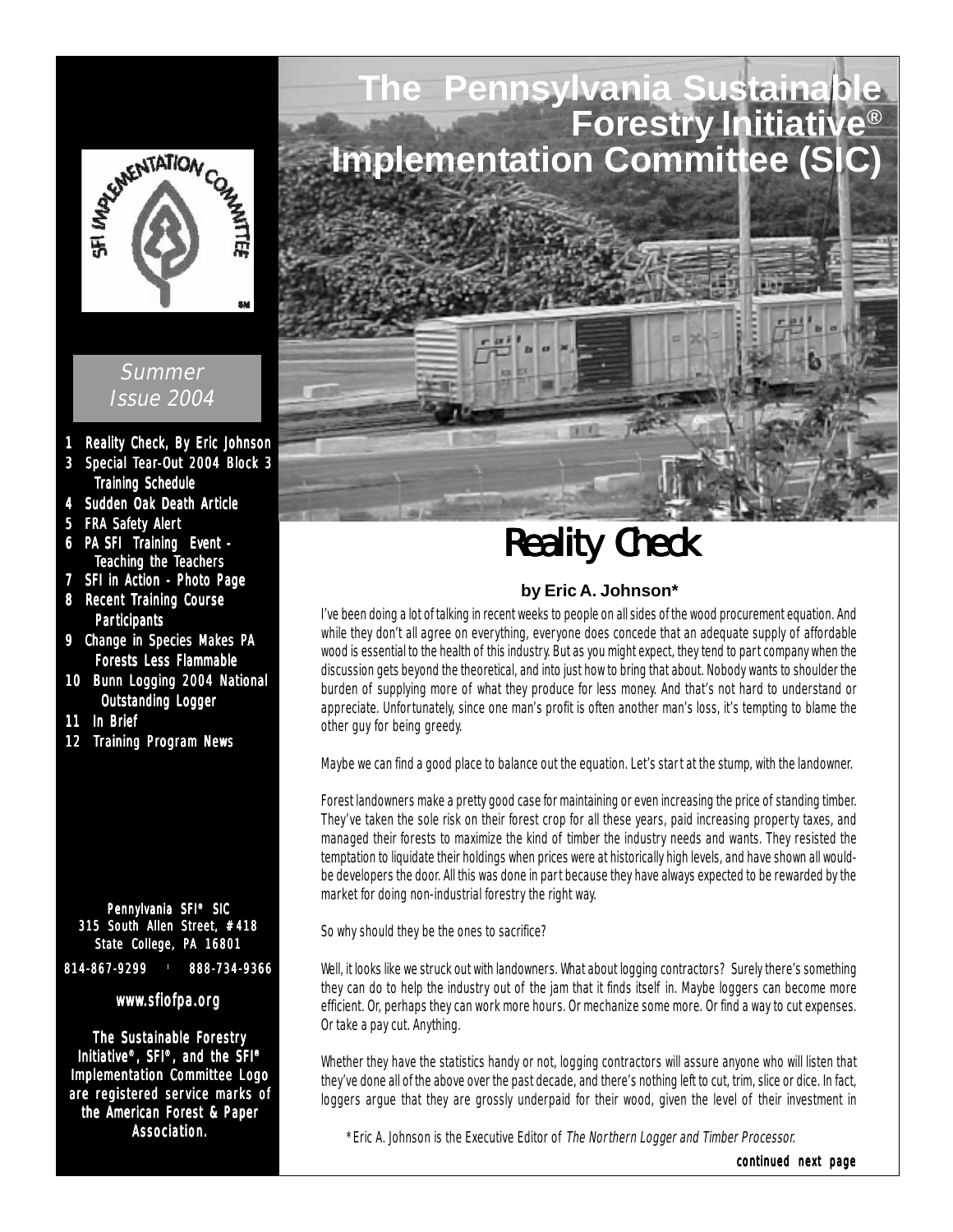#### **The Pennsylvania Sustainable Forestry Initiative® SIC**

#### *Summer 2004* **(Issue #16)**

The Sustainable Forestry Initiative (SFI) program is a voluntary, industry driven effort developed to ensure that future generations will have the same abundant, healthy, and productive forests we enjoy today. Created in 1995 by the American Forest & Paper Association (the national trade organization representing the United States forest products industry), SFI is a program of comprehensive forestry and conservation practices.

In order to broaden the practice of sustainable forestry in our state, an Implementation Committee was formed to develop the Sustainable Forestry Initiative of Pennsylvania. Today, the PA SFI program works to ensure the progress of the national initiative, here in Pennsylvania.

#### SFI Implementation Committee (SIC) Members

Ken Roberts, Chairman, Mead Westvaco\* Matt Andrews, Deer Park Lumber John Bouch, Timber Management Inc. **Bill Bow,** Appleton Papers, Inc. Charlie Brown, Glatfelter Pulp Wood Co.\* **Tom Buzby**, Weaber, Inc.\* Blair Carbaugh, Private Landowner Keith Craig, PA HDC Dan Evans, Weyerhaeuser\* **Jim Finley**, Penn State University **James Grace**, Bureau of Forestry **Bob Hobbes**, Hobbes Forestry Dave Jackson, Penn State Cooperative Ext. Jeff Kochel, Forest Investment Associates Dave & Mark Krumenacker, Krumenacker Lumber Co. Rich LaBrozzi, RAM Forest Products Paul Lyskava, PFPA Ken Manno, PA SFI Gene Odato, Bureau of Forestry Dave Sienko, Sienko Forest Products Sue Swanson, AHUG **Kevin Stout**, Georgia-Pacific Corp.\* Susan Stout, USDA Forest Service Todd Waldron, Craftmaster Manufacturing, Inc. Mark Webb, Webb Forestry Consulting **Jay Farrell**, AF&PA Liason \*DENOTES AF&PA MEMBER COMPANY

Questions or comments regarding the PA SFI newsletter, contact Carolyn Clark at 814-867-9299, 888-734-9366, or via email at sfi@penn.com.

 **2**

### *Reality Check (continued)*



equipment, stumpage and the knowledge, experience, risk and hard work they devote to getting it into the customer's yard.

Almost to a man, logging contractors will tell you that their prescription for a successful future involves some combination of lower prices for standing timber and higher rates for logs at the mill.

OK, since we're not getting any help from the loggers or landowners, let's stop by a sawmill and see if there's any extra cash laying around that we can use to ease the burden on the people who grow and harvest the logs. Everybody knows there's a big markup from what the mills pay for logs and sell lumber for, so maybe we're on to something.

The mill owner is polite enough at first, until we explain what we're looking for. Then she laughs bitterly and says she can't believe anybody would be so stupid. Lumber is a commodity, and stumpage and log prices are out of control, she says. People tend to forget that most sawmills are mom and pop operations, she explains. They have to keep enough logs in the yard to stay open. This means huge sums tied up in log inventory and stumpage, not to mention higher costs for just about everything else, from trucking to utilities, to keeping employees. When the price of lumber drops in the international market, she notes, none of these other fixed costs declines, and the difference comes out of whatever is (or isn't) on the bottom line.

Alright, enough with this mom and pop sob story stuff. Let's head over to the paper mill for a chat with the procurement forester. After all, he represents a big, multi-national corporation with deep pockets and markets all over the world. Surely he can help.

Well, if you didn't like hearing what the sawmill owner had to say, don't bother talking to anyone at the paper company. Not only is it crippled by confiscatory taxation, cutthroat international competition, an unreasonable union contract and unfair environmental regulations and lawsuits, but the price of logs is way out of whack. And so on.

I don't know much about economic theory, but I know a zero-sum game when I see one, and the forest products industry is a prime example. There's only so much income generated by a log from the stump to the customer, and it's divvied up among the players listed above. And, in classic zero-sum fashion, for one group to make more, another group or groups has to make less.

I have my own ideas about how the wealth in this industry should be distributed, but it's a pie-in-the-sky fantasy. Our industry is a free market, where people and companies will continue to operate—first and foremost—in their own self interest. Keep that in mind as you plan for the future.

Reprinted with permission from The Northern Logger and Timber Processor (ISSN 0029-3156), April 2004, Volume 52, No. 10. Published monthly by NL Publishing, Inc. for the Northeastern Loggers' Association, P.O. Box 69, Old Forge, NY 13420-0069; telephone (315) 369-3078.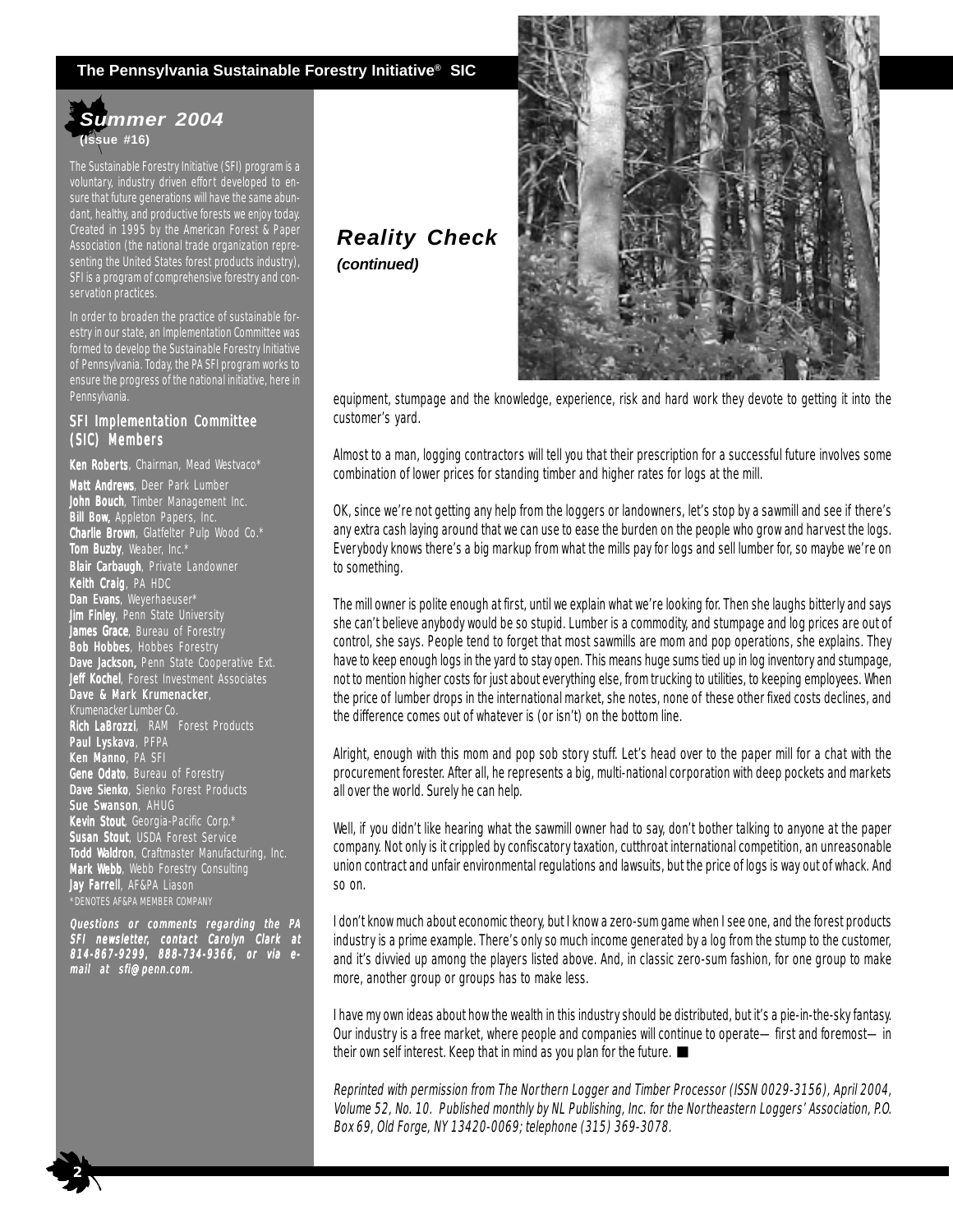## Pennsylvania Sustainable Forestry Initiative® SIC Block 3 Schedule 2004 September 6 to October 14

*CORE COURSES (Must complete Environmental Logging, Logging Safety and First Aid/CPR to complete SFI Core Training Requirements. First Aid/CPR may be taken through other entities. To receive credit, send us a copy of your First Aid/CPR cards.)*

| <b>COURSE</b><br>DATE | <b>COURSE NAME</b>    | LOCATION                                      | REGISTRATION<br><b>DEADLINE</b> | COST    |
|-----------------------|-----------------------|-----------------------------------------------|---------------------------------|---------|
| 9/14/04               | Environmental Logging | DCNR Office, Penfield, Clearfield Co.         | 9/7/04                          | \$55.00 |
| 9/15/04               | Environmental Logging | Dauphin Conservation District Office          | 9/8/04                          | \$55.00 |
| 9/23/04               | Logging Safety        | Jefferson County Conservation District Office | 9/16/04                         | \$55.00 |
| TBA                   | Environmental Logging | Bradford/Sullivan Co. Area                    | TBA                             | \$55.00 |
|                       |                       |                                               |                                 |         |

**PLEASE NOTE: Due to recent updates,** *Environmental Logging* **may now be taken for Continuing Education credit! If you have taken this course in the past, you may retake it for your yearly Continuing Education requirement! FOR A LIMITED TIME ONLY! PLEASE CALL THE OFFICE FOR MORE DETAILS!**

#### *CONTINUING EDUCATION COURSES (must complete one per year to remain current)* COURSE DATE COURSE NAME LOCATION REGISTRATION TION TION COST

|                        |                                   |                                                       | DEADLINE |                                 |
|------------------------|-----------------------------------|-------------------------------------------------------|----------|---------------------------------|
| 9/6/04                 | Game of Logging 1                 | Ricketts Glen State Park Area, Luzerne Co.            | 9/6/04   | \$110.00                        |
| 9/7/04                 | Game of Logging 2                 | Ricketts Glen State Park Area, Luzerne Co.            | 9/7/04   | \$110.00                        |
| 9/8/04                 | Game of Logging 3                 | Ricketts Glen State Park Area, Luzerne Co.            | 9/8/04   | \$110.00                        |
| 9/9/04                 | Game of Logging 4                 | Ricketts Glen State Park Area, Luzerne Co.            | 9/9/04   | \$110.00                        |
| 9/16/04                | <b>Business Management</b>        | Dwight Lewis Lumber Products, Picture, Lycoming Co.   | 9/9/04   | \$60.00                         |
| 9/16/04                | <b>GPS For Forest Management</b>  | Craftmaster Manufacturing Inc., Towanda, Bradford Co. | 9/9/04   | \$50.00                         |
| 9/22/04                | <b>GPS For Forest Management</b>  | Dauphin Conservation District Office                  | 9/15/04  | \$75.00                         |
| 9/27/04                | <b>Business Management</b>        | DCNR Office, Penfield, Clearfield Co.                 | 9/20/04  | \$60.00                         |
| 9/30/04                | Game of Logging 1                 | Mill Hall Area, Clinton Co.                           | 9/23/04  | \$110.00                        |
| 9/30/04                | <b>GPS For Forest Management</b>  | Cabela's Restaurant, Hamburg, Berks Co.               | 9/23/04  | \$75.00                         |
| 10/5/04                | Wildlife                          | Kane Community Center, McKean Co.                     | 9/28/04  | \$60.00                         |
| 10/6/04                | <b>GPS For Forest Management</b>  | BOF District 1 Office, Fayetteville, Franklin Co.     | 9/29/04  | \$75.00                         |
| 10/12/04               | <b>Business Management</b>        | Warriors Mark United Methodist Church, Huntingdon Co. | 10/5/04  | (last one at \$60.00            |
| 10/14/04               | Job Layout & Profitable Skidding  | Keystone Chip Mill, Lantz Corners, McKean Co.         | 10/7/04  | this price!!!) \$45.00**        |
| 10/14/04               | Game of Logging 2                 | Warriors Mark Area, Huntingdon Co.                    | 10/7/04  | \$110.00                        |
| 10/14/04               | GPS For Forest Management         | Dwight Lewis Lumber Products, Picture, Lycoming Co.   | 10/7/04  | \$75.00                         |
| TBA                    | Estimating Standing Timber Volume | DCNR Office, Penfield, Clearfield Co.                 | TBA      | \$74 NELA Members, \$104 Public |
| TBA                    | Log to Lumber Yield               | Garner Lumber, James Creek, Huntingdon Co.            | TBA      | \$55.00                         |
| TBA                    | Log to Lumber Yield               | Marble Area, Clarion Co.                              | TBA      | \$55.00                         |
| First week of November | Game of Logging Levels 1-4        | Krumenacker Lumber, Carrolltown, Cambria Co.          | TBA      | \$110 per level                 |

For additional information, please contact the SFI office at  $(814)$  867-9299 or Toll free at  $(888)$  734-9366. Upon receipt of your completed registration form and payment, participant will receive further, more detailed information regarding the classes registered for. For the most up to date schedule, visit www.sfiofpa.org.

| Name Attending:                                                                   |                            |
|-----------------------------------------------------------------------------------|----------------------------|
| Name. Date & Location of<br>Courses Attending:<br>(Use back for additional space) |                            |
| Street Address:                                                                   |                            |
| City, State, & Zip Code:                                                          |                            |
| Telephone Number:                                                                 | A Check is Enclosed for \$ |

 $\frac{1}{2}$  3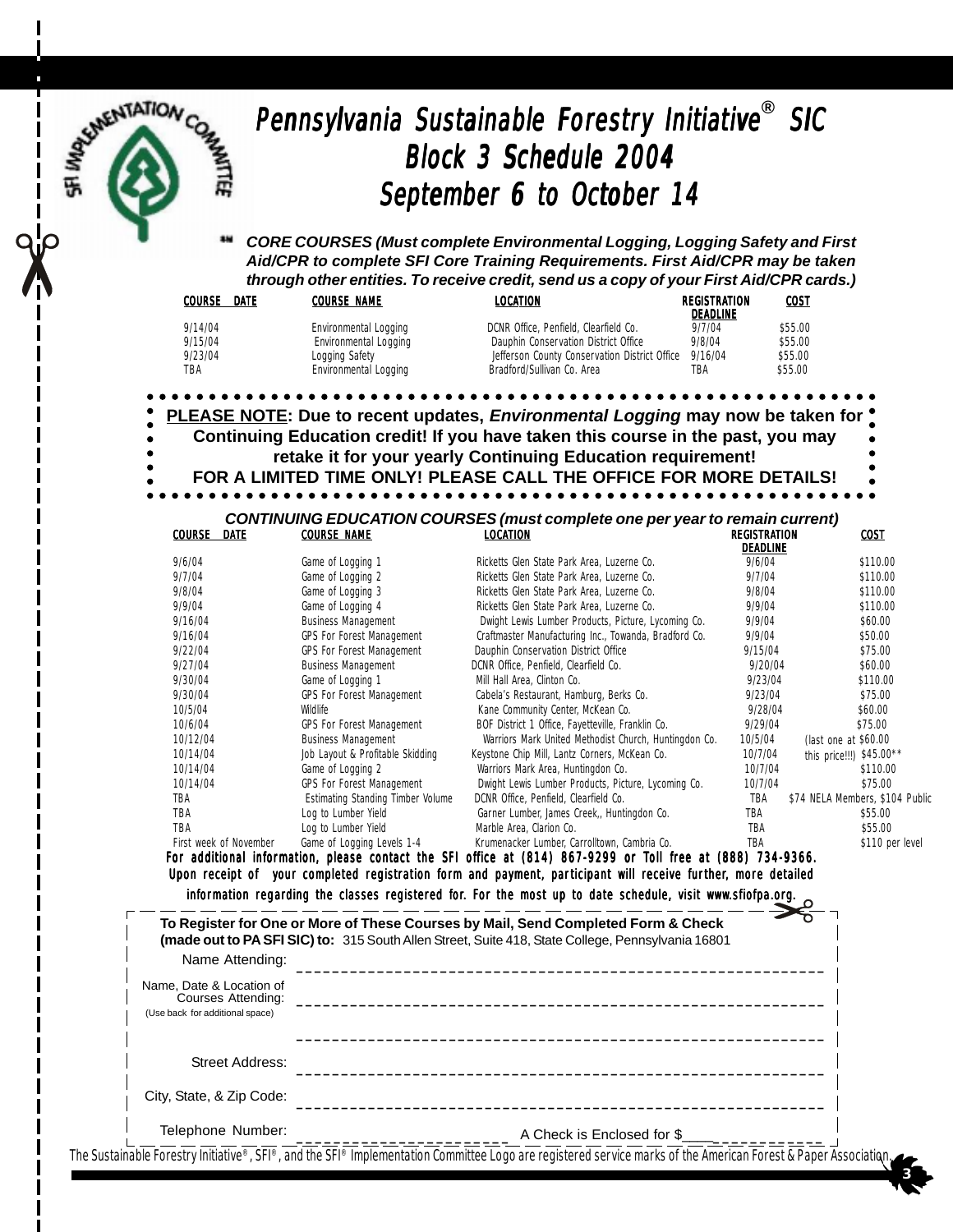# Sudden Oak Death Case Causes Worries in Pennsylvania

 By Jeff Mulhollem Writer/Editor, Penn State Agricultural News & Information

"It is not paranoia that people are feeling," says Donald Davis, professor of plant pathology in Penn State's College of Agricultural Sciences. "It's just that we are wary because we know how serious this disease could be for our forests. We saw what happened to the American chestnut trees."

It is an ironic quirk of fate that sudden oak death most threatens the very tree that grew into the forest niche previously filled by the chestnut. Oak trees provide acorns and high-quality timber so important to wildlife and Pennsylvania's economy. And foresters already were concerned about the oak's future in Pennsylvania because some combination of deer overbrowsing, forest fire control and soil acidification from acid rain seems to be preventing oak trees from regenerating at historic levels.

But despite the name, it is not just oaks that are threatened by sudden oak death, says Seong-Hwan Kim, a Penn State adjunct professor of plant pathology who runs the Plant Disease Diagnostic Laboratory for the Pennsylvania Department of Agriculture in Harrisburg. Kim, who has studied the disease since about 1995, points out that sudden oak death can infect a wide variety of hosts. "It can infect both overstory trees and understory plants such as rhododendron and mountain laurel," he says. "It doesn't kill every plant. That's what makes it so dangerous and easily spread. Some plants, such as camellia, are simply carriers of the fungus."

Plant fungi have had major impacts around the world. A fungus in the same genus (Phytophthora) as the one that causes sudden oak death was responsible for causing the great potato famine in Ireland in the mid-1800s, according to Davis. This same fungus that caused the Irish potato famine is still around after 150 years, reducing Pennsylvania's potato and to-

 **4**

mato harvest in wet years. However, scientists are not even sure that this organism is a fungus. Most scientists agree that Phytophthora is a "fungus-like" organism, but actually may be in a class of organisms separate from fungi.

"We're not even sure where this fungus comes from," Davis says. "It may be native to the United States, or it may be introduced. And we aren't sure about its potential for destruction here in the Northeast. I'm a forest pathologist who has worked with oaks quite a bit, but I honestly don't know what to expect. We do know that in certain areas of California it has killed oak trees in forests. Of course, it is a big problem on ornamental plants such as rhododendrons and similar plants in nurseries. Pin oak and red oak seedlings that were sent to California and inoculated with the sudden oak death fungus were capable of being infected with it."

Just how much of a threat is sudden oak death in Pennsylvania? "That's the million-dollar question," Davis says. "In Pennsylvania, the disease could range from an epidemic like chestnut blight to some weak disease — such as oak wilt or oak decline — that kills some oak trees, but many trees survive with these diseases for many years."

Plant fungi have had major impacts around the world. A fungus in the same genus (Phytophthora) as the one that causes sudden oak death was responsible for causing the great potato famine in Ireland in the mid-1800s.

--- Donald Davis

Once it is introduced, under the right conditions, the fungus can spread very quickly.

--- Seong-Hwan Kim

The infected camellia with the confirmed sudden oak death has been kept indoors since arriving in Pennsylvania. Agricultural Department officials are confident that there was virtually no opportunity for the disease to escape to the outdoors. However, Kim said that samples are being taken from the surrounding area to verify it is contained. So this time Pennsylvania apparently dodged the bullet. "But we may not be so fortunate next time," says Kim, who points out sudden oak death could be transported into the forest on an unsuspecting hiker's boot and then splashed up onto the leaves of mountain laurel or other low-growing plants. "Once it is introduced, under the right conditions, the fungus can spread very quickly."

Kim believes, however, that Pennsylvania's weather may offer its trees some protection from sudden oak death. "The fungus doesn't survive well in weather extremes," he says. "It grows well at about 68 degrees Fahrenheit. But when it gets warmer than 80 degrees, it slows down. When the temperatures drop below about 59 degrees, it also slows down."

So in Kim's opinion, sudden oak death poses the greatest threat in the southern portions of the state. "However, that is really hard to determine," he says. "It all depends on the micro-climate conditions, such as average temperature, relative humidity and rainfall. The fungus needs free water for disease development. The threat is enormous if sudden oak death starts. Although the window is narrow, if it gets into, say, rhododendron in a wetland, it will be a serious situation."

Reprinted with permission from Jeff Mulhollem, June 16, 2004.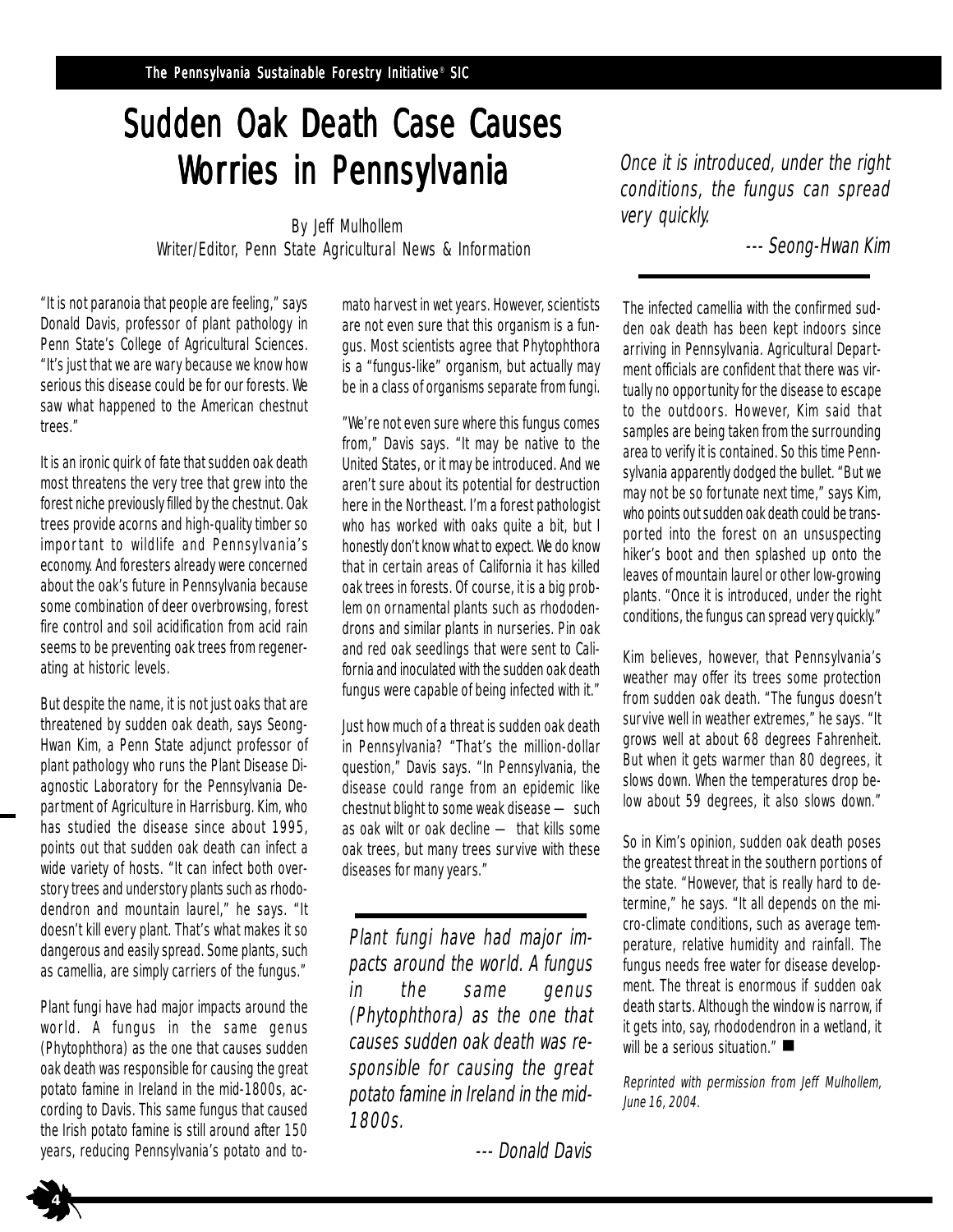# FRA Safety Alerts Online: DECELERATING CHAIN SAW LACERATES UNPROTECTED LEG

Reviewed by: Melanie Mathieson **FRA Field Consultant** 

BACKGROUND: An individual in the Lake States with many years of chain saw operating experience was cutting some logs for firewood for personal use in the late afternoon after his regular job. The temperature was high that day, and the operator was feeling heat discomfort.

PERSONAL CHARACTERISTICS: The operator stated that he had many years of experience operating a chain saw and was well aware of the safe operating practices explained in his safe operating procedures manual.

**UNSAFE ACT OR CONDITION:** The operator, after a long shift in the mill, decided to cut firewood in the woods after his shift. He was feeling tired after the long shift and the heat of the day was adding to his fatigue. The operator was working in regular clothes and was not wearing any safety gear.

ACCIDENT: The chain saw operator finished a cut and then stood up with the saw at waist level and turned to walk away. The chain was decelerating as the operator walked away. The saw flopped downward and cut into the left side of his left knee. The saw coasted to a stop when he lifted it back up. The operator stated, "What amazed me the most is that it cut through me and my jeans as easily as peeling potatoes."

**INJURY:** The operator received a large cut requiring many stitches. He claims that he will have a scar the width of the saw to remind him of the accident.

#### RECOMMENDATIONS FOR CORRECTION:

- The operator should have rested after his shift, rather than cutting while fatigued or feeling severe heat discomfort.
- When finished making the cut, the operator should have engaged the chain brake to stop and lock the chain before taking his attention away from the saw. Users of chain saws should be sure their saws are equipped with properly functioning chain brakes.
- Fraction contributing by protection, we have also The operator should have been wearing personal protective equipment, whether he was cutting commercially or not. He should have been wearing leg protection, as well as work boots,

#### Facts and Figures about Chain Saw Injuries

- Chaps are designed to protect the leg, where most chain saw injuries occur.
- The average chain saw injury requires 110 stitches.
- · Medical costs for chain saw injuries amount to about \$350 million per year.
- · Associated Workers' Comp costs can be estimated at \$125 million annually.
- Loss of production as well as loss of quality of life for the injured cannot be adequately quantified, but may in fact represent the single largest cost.

#### Accident location and frequency related to chain saw use (totals for  $1999$ )

- · Head Area 2,686
- Upper Body 2,452
- · Hand Area 10,200
- Upper Leg, Knee, Lower Leg 10,310
- · Foot Area 1,872

#### TOTAL - 27,520

Statistics - US Consumer Product Safety Commission Report on Chain-Saw Related Accidents in 1999

Please follow equipment manufacturers; recommendations for safe operation and maintenance procedures.



 $\rightarrow$  5

Reprinted with permission from the Forest Operations Review, Spring/Summer 2003 Issue, Safety Alert 03-S-10; Published by the Forest Resources Association, Inc. 600 Jefferson Plaza, Suite 350; Rockville, MD 20852. Telephone (301) 838-9385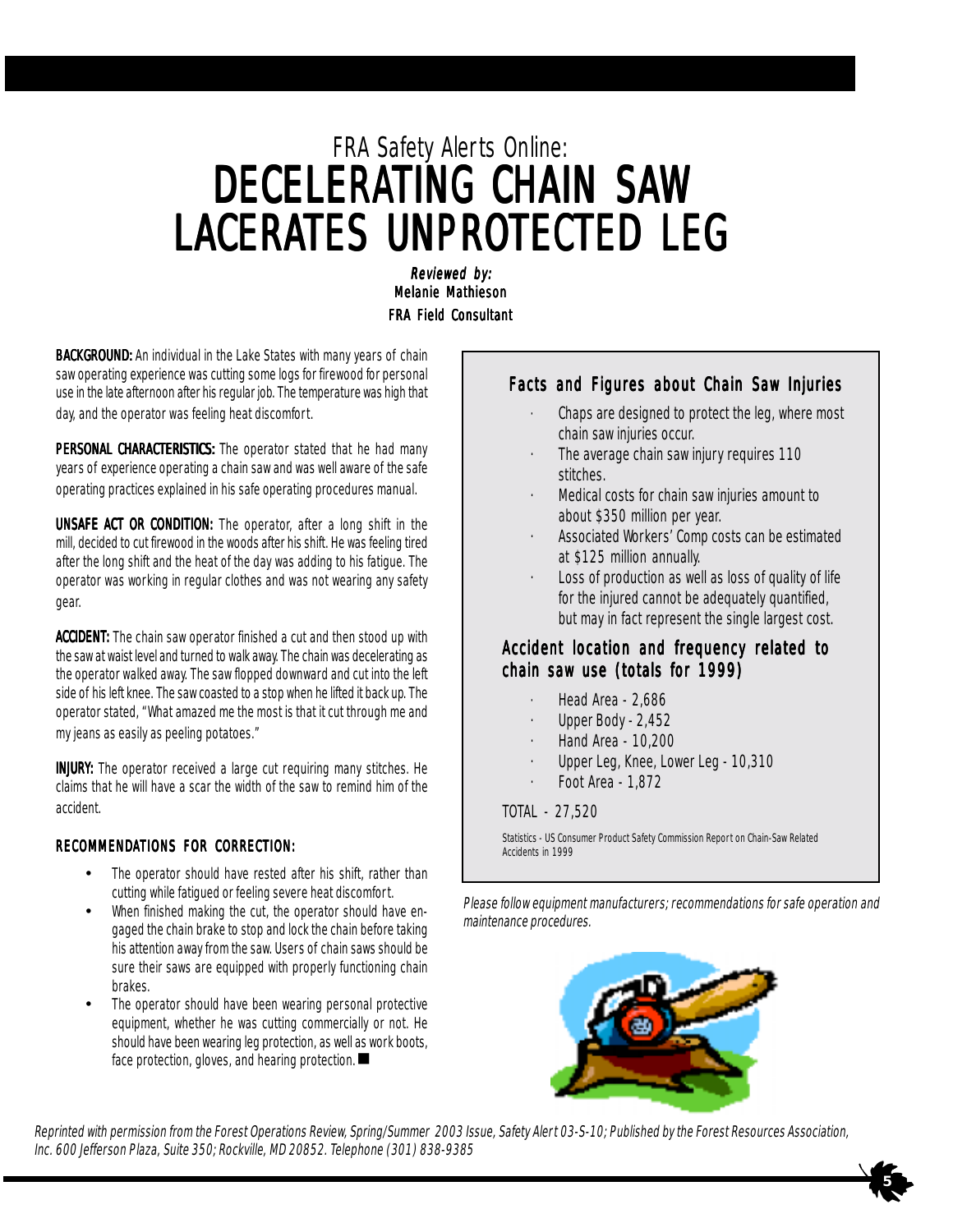# PA SFI Training Event: Teaching The Teachers

by Ken Manno Program Manager, PA SFI SIC



Matt Keefer, PA DCNR BOF, reviews what topics will be covered through the wildlife training program.

On Monday, July 12, 2004, the PA SFI SIC, in cooperation with the Penn State College of Agricultural Sciences and the PA DCNR Bureau of Forestry, held a training program for teachers. The group was comprised of Biology, Science, and Agriculture teachers from high schools and Vo-tech schools across the state. A total of eighteen teachers participated in this pilot project, which was conducted at the Somerset Technology Center near Somerset, PA.

For this particular workshop, the Wildlife course that is part of the PA SFI Continuing Education series was used. The primary instructor was Matt Keefer, Forest Resource Planner for the PA DCNR Bureau of Forestry, who as a grad student at Penn State developed the Wildlife course for us. He was assisted in the training by Professor Jim Finley of the Penn State School of Forest Resources and Autumn Sabo, an Environmental Review Botanist with the PA DCNR BOF.

The purpose of this project was to see how the SFI training programs can help teachers to better understand the role timber harvesting and sustainable forestry practices play in effectively conserving our forest resource for the long-term future, so they can share this information with their students. In addition, this information can be helpful as the teachers work with students to identify possible career paths. The accompanying photographs show the teachers both in the classroom and in the field.

The response to this workshop was extremely positive. The teachers expressed a high level of interest in being exposed to other programs in the PA SFI Continuing Education arsenal. That was exactly what we hoped would happen. Several teachers from the Vo-tech system also indicated that they want to work with us to arrange for the students who graduate from their programs to meet our core level training requirements. We look forward to working with them to accomplish this. All in all, we had a very positive outcome to the first step in a process that seemingly offers many benefits to teachers, students, our forest resource and our entire forest products industry.



**6**



These photographs show the teachers participating in a field exercise to identify species composition and age class structure of the stand being analyzed.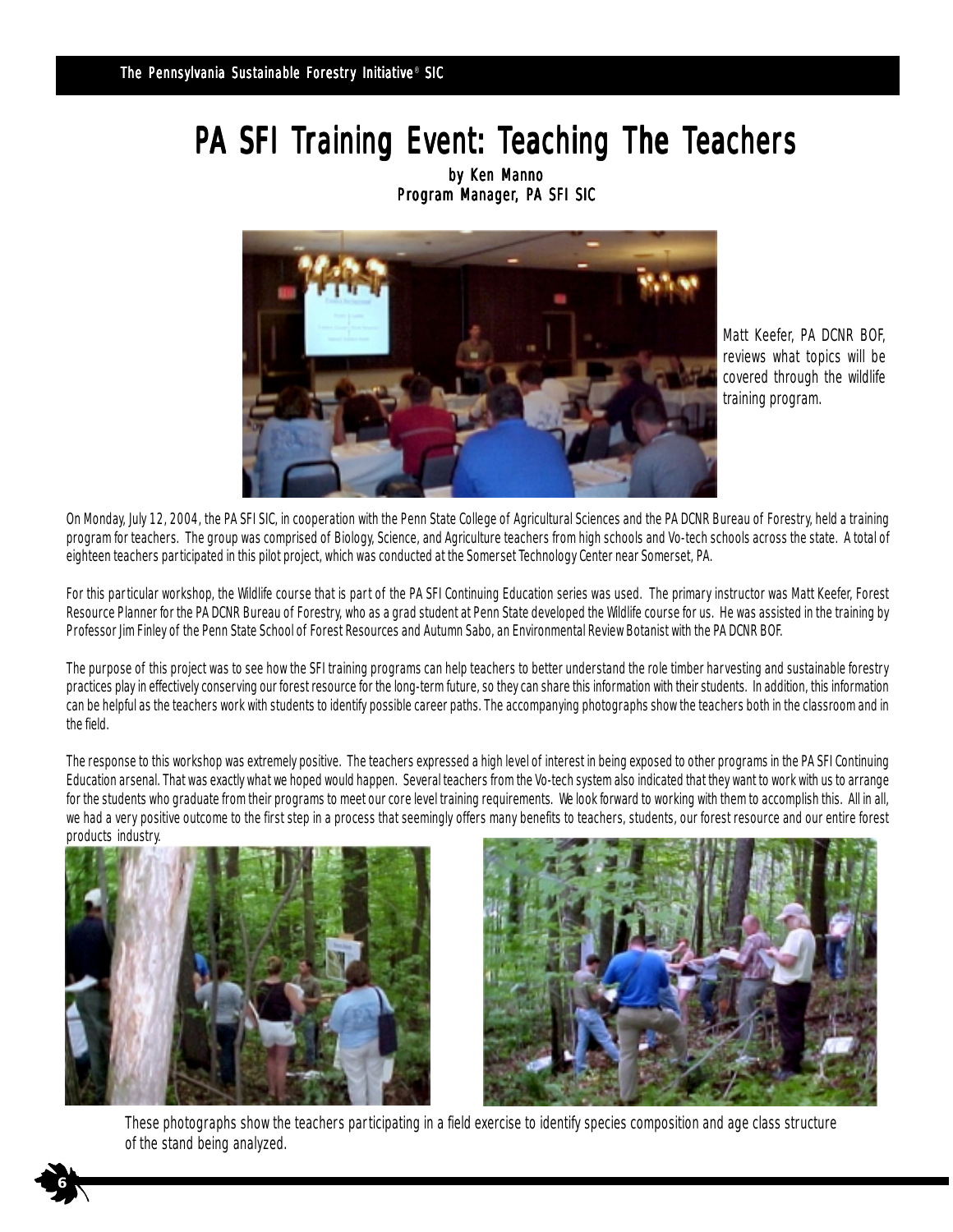

Field work being conducted in Advanced Forest Management in Towanda on June 23, 2004.

## The Pennsylvania Sustainable Forestry Initiative® SIC **SEL Of PA In Action**



PA SFI SIC members tour the Kane Experimental Forest at a special SIC meeting in June 2004.





PA SFI training participants were particularly active in central PA in June 2004. Shown here is a GPS course held June 18 (left) with instructor Jim McQuaide. Above, participants learn First Aid and CPR from an American Red Cross instructor on June 15. Both programs were held in Warriors Mark.

**7**

SFI training participants learn about recent changes to DEP regulations in an Environmental Logging course on June 29. This program was held at the Kane Community Center and was led by Joe Glover of Glover Forestry & Fiber.

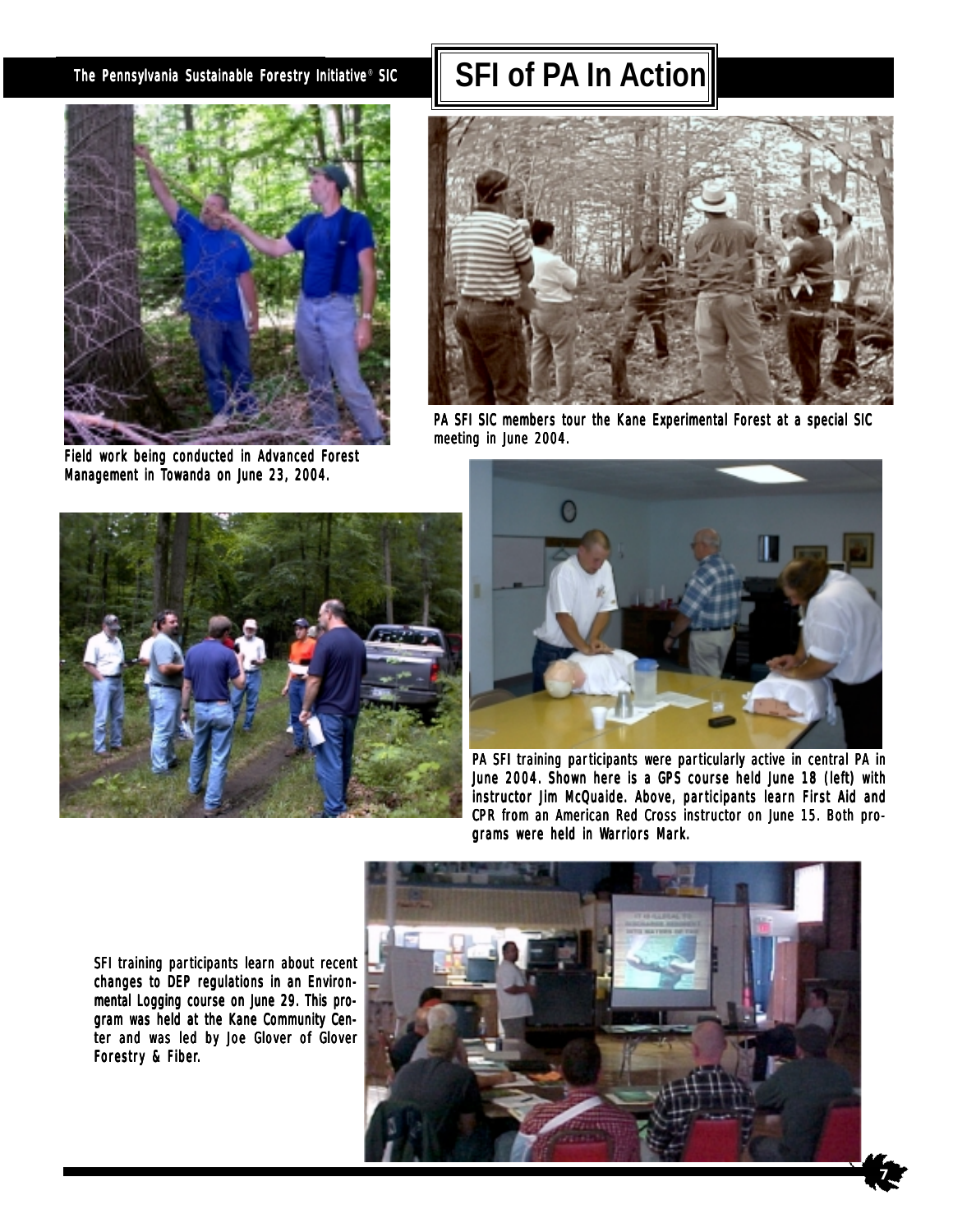#### CORE TRAINING COMPLETED

Since January 2004, the following individuals have completed Core Level training with the PA SFI. Core Level Courses are First Aid & CPR, Logging Safety, and Environmental Logging.

| Donald Allen                   | Unityville                 |
|--------------------------------|----------------------------|
| Josiah W. Bailey               | Benton                     |
| Michael Bobek                  | Hatfield                   |
| Michael Brewer                 | Reynoldsville              |
| Brian D. Bricker               | Leola                      |
| Tim E. Brown                   | Ebensburg                  |
| Jason S. Bullers               | Ridgway                    |
| Chris Cameron                  | Homer City                 |
| Brandon Carkuff                | New Stanton                |
| Brian M. Deeb                  | Hershey                    |
| John E. Fadler                 | Macungie                   |
| Derek Folmer                   | Meyersdale                 |
| Gerry Gardner                  |                            |
| Sheldon J. Graybill Belleville | Ridgway                    |
|                                |                            |
| Richard Hartilieb, Jr.         | Warnersville               |
| Steve Hawkes                   | Brookville                 |
| Alvin Jackson                  | Philadelphia               |
| Michael Krause                 | West Decatur               |
| Josh J. Lenker                 | Lebanon                    |
| Richard Lydick                 | Reynoldsville              |
| Nathan Magargle Hughesville    |                            |
| Adam Manzer                    | Nicholson                  |
| Alan Metzler                   | Belleville                 |
| Simeon L. Musser Lititz        |                            |
| Ken Paros                      | Rome                       |
| Christopher S. Peck Pennsburg  |                            |
| <b>Eddie Phillips</b>          | Reynoldsville              |
| Robert Plank,<br>Ш             | Belleville                 |
| Mark C. Potter                 | Laurelton                  |
| Robin Reitmyer                 | Coalport                   |
| <b>Dustin Rowles</b>           | Reynoldsville              |
| Brent SchoonoverShinglehouse   |                            |
| Kendall J. Scott               | Montrose                   |
| David P. Seliga                | Ebensburg                  |
| Craig Snyder                   | Pleasantville              |
| Kevin Snyder                   | Pleasantville              |
| James Snyder, Jr.              |                            |
| Jeff Stover                    |                            |
| Adam Tegano                    | Ridgway                    |
|                                | Paradise                   |
|                                | Ridgway                    |
| Anthony Tegano                 | Ridgway                    |
| Paul Webster                   | Bradford                   |
| Ronald Westover Nicktown       |                            |
| George Williams                | Reynoldsville              |
| Paul Winter                    | Muncy                      |
| Dane M. Wodrig                 | Muncy                      |
| Samuel C. Yoder                | <b>Belleville</b>          |
| Bryan Young<br>Joshua Yusko    | <b>Brackney</b><br>Portage |

#### **Continuing Education** Courses Completed Since January 2004

| ADVANCED | <b>FOREST MANAGEMENT</b> |
|----------|--------------------------|
|          |                          |

Dale L. Adams Herndan<br>Gary L. Alexander New Albany Gary L. Alexander Mew Alban<br>Roy Bucher Reedsville Roy Bucher Reeds<br>
Bill Capwell Rome Bill Capwell **Rome**<br>Nelson Clayton, Jr. Meshoppen Nelson Clayton, Jr. Meshoppe<br>Michael Dreese, Jr. Lewisburg Michael Dreese, Jr. Lewisburg<br>William A. Eberhardt Lacevville William A. Eberhardt Jeff Edsell **Wyalusing**<br>Craig McCarty **Craig Pro** Craig McCarty Forksville<br>Martin Melville Centre Hall Martin Melville James Shuler Barton<br>Greg Simons LeRaysville Greg Simons LeRay<br>James Snyder, Jr. Kane James Snyder, Jr. Kane<br>David Vanderpool Warren Center David Vanderpool Warren Center<br>George Wagner Little Meadows George Wagner Little Mea<br>
Albert Weaver Springville Albert Weaver

#### **FOR FOREST MANAGEMENT**<br>Steve Bimber Corry Steve Bimber Corry<br>Michael Bobek Hatfield Michael Bobek Hatfield<br>Ray Coates Olanta Ray Coates John Daugherty Knox Jeffrey A. Deems Volant Gene Desposito Bradford William Eberhardt Laceyville Bill Fenton Greenville<br>John Fenton Adamsville John Fenton Adamsville<br>Phil Frantz Friendsville Phil Frantz Friendsville<br>Joseph Glover Strattanville Joseph Glover Strattanvil<br>Steven Hawkes Brookville Steven Hawkes Charles Hemphill Genesee Jerry Himes, Jr. Milroy Jon Hoffner Morrisdale<br>Rick A. Hoover Huntingdon Rick A. Hoover<br>Jeff Howell Jeff Howell Southington<br>Bob Hunt State College Tim Iraca Lee McCoy Grove City Bruce Mick Corry<br>Mark A. Miller Sprin Spring Grove<br>Youngstown James Olczak Charles Pearson Warren Harvey Reckner, Jr. Confluence<br>W. Marc Reese Adamsville W. Marc Reese Adams<br>Ronald J. Rohall Rector Ronald J. Rohall Rector<br>James Savitz Pittsfield James Savitz David W. Shaffer Boswell<br>Levi Shaffer Boswell Levi Shaffer Boswell<br>Rick Shaffer Brookville Rick Shaffer Ron Weisenstein Sharpsville<br>David Worden Titusville David Worden LOG TO LUMBER YIELD Bradley J. Allen Grand Valley Charles S. Allen Pleasantville DeWayne Allen Titusville Robert Anderson Clarendon<br>Norman Asel Kane Norman Asel Richard Asel Ludlow Travis Asel Kane<br>Richard Asel. Jr. Ludlow Richard Asel, Jr.<br>Dave Barnett Patrick R. Bright Kane Ryan Bright Mt. Jewett

## Continuing Education Courses (Continued)

# GPS: PRACTICAL APPLICATIONS

Abram Hoffman Mt. Pleasant Mills Stephen Hoffman Mt. Pleasant Mills State College<br>Coalport William P. Kirkpatrick Rimersburg Lois Lavoie West Middlesex

Johnsonburg Joseph W. Britton Smethport R. Sidney Clevenger Hopwood<br>Dan Davidson Sheffield Dan Davidson Sheff<br>Mike Depto Kane Mike Depto Kane<br>Randy Depto Kane Randy Depto Kane<br>John Dickey Mill Hall John Dickey Stephan Eck, Sr. Jersey Shore<br>Rav Eckstrom Ludlow Ray Eckstrom Ludlow<br>Matthew Engel Mill Hall Matthew Engel Mill Hall<br>Greg Felmlee Wilcox Greg Felmlee Wilcox<br>Darick Graham Mill Hall Darick Graham Michael L. Graham Morris Shawn Graham Morris<br>Josh Hobbins Mill Hall Josh Hobbins John Holt Kane Charles E. Housler Kane William F. Houtz Mill Hall

Carl A. Houtz, Jr. Lock Haven James Hulings James City<br>Ed Johnson Kane Ed Johnson<br>Gale Kamp Lonaconing Galen G. Kamp Lonaconing Gary Karlene Kane<br>TomKinner, Jr. Hazel Hurst TomKinner, Jr. Tom Kinner, Sr. Wilcox Larry Kness Mark Lapp Port Allegany<br>Paul L. Lepley Meyersdale Paul L. Lepley Meye<br>Dan Long York Dan Long Gregg Lucas Hyner Rod Luchs Ridgway<br>Thomas Luchs Ridgway Thomas Luchs Ridgway<br>John Luchs, Jr. Ridgway John Luchs, Jr. Ridgway<br>William Mann Mill Hall William Mann Gordon McClintick Byrnedale Ronald V. McGarvey Port Allegany<br>Allan Moon Annapolis Allan Moon Anna<br>Richard Park Erie **Richard Park** Francis E. Patterson Ridgway Shannon Probst Mill Hall<br>Clark H. Ream Somerset Clark H. Ream Some<br>Gary Rossman Kane Gary Rossman<br>Scott Sallack Punxsutawney<br>Johnsonburg Loren Sallack<br>Kirt Saulter Port Allegany David W. Shaffer Boswell<br>Levi Shaffer Boswell Levi Shaffer Boswell<br>Mark Stairs Meversdale Mark Stairs Meyersd<br>Larry Stark Ridgway Larry Stark Willis F. Swope, Jr. Lock Haven<br>Dave Taylor Port Allegar Port Allegany<br>North Bend Chris Tripp North<br>Dave Wahlberg Kane Dave Wahlberg Kane<br>Steve Weaver Mill Hall Steve Weaver Shane Wildnauer Johnsonburg John A. Williams Kane<br>Paul Williams Johns Johnsonburg Michael Wingard Sigel Jonathan Wirth Mill Hall Marty Zimmerman Wilcox Scott Zimmerman Wilcox Stanley Zimmerman Wilcox Steven Zimmerman Wilcox

#### ADVANCED ENVIRONMENTAL LOGGING

Richard Clark Everett<br>Fred Cleland Centerville Fred Cleland Terry Cover Bedford Jeffrey A. Deems Volant<br>Derek Folmer Meyersdale Derek Folmer<br>Mark Furman Grantsville, MD<br>Frostburg, MD Randy Furman Allen Hathaway Ripley<br>Steve Hawkes Brookville Steve Hawkes Brookville<br>Kenneth Klahre Clearville Kenneth Klahre Clearville<br>Lee McCoy Grove City Lee McCoy Grove City<br>
Paul Neal Brookville Paul Neal Charles F. Pearson Warren Monte Redinger, Sr. Clearville<br>Dan Shick Evans City Evans City<br>Evans City Donald H. Shick<br>John Shick Evans City David C. Siegel Knox Ron Weisenstein Sharpsville

#### LOG TO LUMBER YIELD (CONT.) ENVIRONMI ENVIRONMENTAL LOGGING<br>David Aumen Williamsport

**Formach Byler Edinch 30d**<br>Roy Callihan **New Paris** David Aumen Dwane Barkman Clearville<br>Kevin E. Black Chamber Chambersburg<br>Lebanon Dennis Brehm<br>Charles Brown Spring Grove Doug Brumbaugh Mapleton Depot<br>Jason Bullers Ridgway Jason Bullers Ridgway Samuel Byler Luthersbur<br>Rov Calliban New Paris Scott Cary Northumberland Douglas Čessna Clearville<br>John Cessna Clearville John Cessna Clearville<br>Clyde J. Cisnev Orbisonia Clyde J. Cisney Richard E. Clark Everett R. Sidney Clevenger Hopwood<br>Richard Conrad Corsica Richard Conrad Corsica<br>William Corbin Brookville William Corbin Brookv<br>Jeffrey Deems Volant Jeffrey Deems Richard Deppen Quakertown<br>Brian Fabian White Brian Fabian White<br>Jim Fridav Tyrone Jim Friday Tyrone<br>Larry S. Gantz Biglerville Larry S. Gantz Biglerville<br>Calvin Gardner St. Marys Calvin Gardner St. Mary<br>Dean L. Geiman Hanover Dean J. Geiman Hanover<br>Ken Gibbs Bedford Ken Gibbs Bedford<br>Joseph Glover Strattanville Joseph Glover Strattanvi<br>Walt Graham Hopwood Walt Graham Hopwo<br>Jerry Himes, Jr. Milrov Jerry Himes, Jr. Milroy<br>Rick A. Hoover Huntingdon Rick A. Hoover Bradley Houseknecht Muncy Valley Dennis Hovermale Berkeley Springs, WV Jeffrey Howard Wilcox Paul M. lampietro Chambersburg<br>Tod Jensen Bruceton Mills Bruceton Mills James Karpinski Ridgway<br>Kim Kern Spring G Spring Grove David G. Krumenacker Carrolltown Mark Krumenacker Carrolltown Ralph W. Laughman Spring Grove<br>Lois Lavoie W. Middlesex W. Middlesex Josh Lenker Lebanon Russell Leonard Bruceton Mills<br>Dan Long York Dan Long Ben Martilotta PA Furnace Matthew McCanna Lebanon Shawn McCanna Lebanon Rodney D. McKenzie, Sr. Grantsville, MD Ronnie Northcraft Artemas<br>Adin Otto Carlisle Adin Otto Donald Payne Kane<br>Dave Platt Lewisburg Dave Platt Charles Poust, Jr. Muncy Richard E.C. Powell Bethel Anthony Quadro Stahlstown Monte Redinger, Sr. Clearville Thomas Respet, Jr. Smithton Kenneth Roberts Cumberland, MD<br>Jody Rotz Spring Run Spring Run<br>Hyndman David Shaffer Hyndman<br>James Shaffer Hyndman James Shaffer Hyndman<br>Brian Sheetz Lebanon Brian Sheetz Patrick Sherren Warriors Mark Gregory Shultz, Jr. Scottdale Anita Simmons Delray, WV David Steward Clarion<br>Brian Stiber Lewisburg Brian Stiber Theodore J. Summers Shippensburg George Thompson Breezewood Michael D. Waldron Biglerville<br>Mark Wansack W. Middlesex Mark Wansack W. Middle<br>Elvin Weaber Lebanon Elvin Weaber Michael Weaber Schafferstown (continued on page 11)

**8**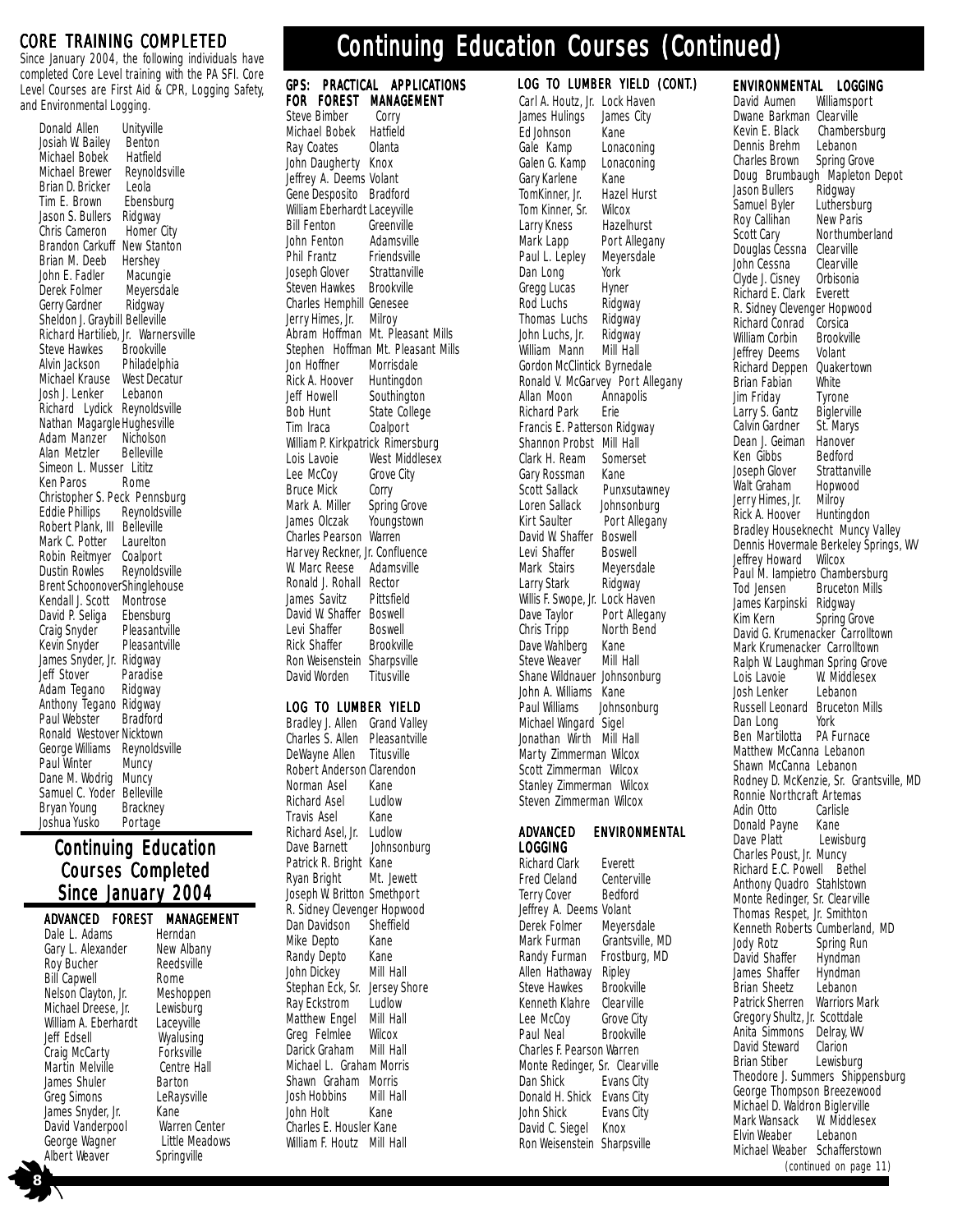#### Change in Sp<u>e</u>cies Makes Pennsylvania Forests Less Flammable Flammable Fire Suppression Brings Decline of Oak, Increase in Maple

Many researchers, policymakers, and lawmakers have blamed the recent spate of devastating fires in the West on America's history of overzealous fire suppression, but a researcher at Penn State University Park has concluded that in the East, fire suppression has made the region's hardwood forests less likely to burn.

"Ironically, both our situation here and the one in California have been caused by forest fire suppression," says Marc Abrams, professor of forest ecology and physiology in Penn State's College of Agricultural Sciences. "Forest fires, often caused by lightning and Native American burning in the past, have been a natural factor in forest ecology across North America for thousands of years, and when we suppress fire we change the natural order. The eastern forests have become less flammable; out West, they have become infernos waiting to happen." The change that has resulted from fire suppression, says Abrams, is evident in the decline of oak and white pine and the increase in red maple and other shade-tolerant tree species that now dominate Pennsylvania's forests.

"Oak and pine are inherently more flammable than the maple, birch, cherry, and beech that have replaced them," he said. According to Abrams, maple grew primarily in swampy areas that rarely burned, whereas oaks—a fire-dependent species grew in the open forests. "When forest fire was suppressed, red maples became more common in the open forests, away from the swamps," he said.

Abrams says, however, that this change in species may be attributable to more than just fire suppression. "Suppression of forest fire is the major reason for species change in Pennsylvania forests, but it is not the only reason," Abrams said. "Timbering practices, selective deer browsing, and acid rain are also factors."

Abrams says many of the high-valued oaks and white pines in the area were logged during the past century and that browsing by white-tailed deer—an animal that prefers oaks to maples as a food source—has taken its toll on the tree species. In addition, Abrams says acid rain may be responsible for increasing the acidity of forest soils—another factor that could hamper the growth of oaks.

The change in dominant tree species in the forests of Pennsylvania and the East is significant, says Abrams, because it could have far-reaching ecological effects. "In the past, eastern forests burned every 5, 15, or 20 years, and the region's wildlife depends on these once-dominant, fire-dependent species and evolved with this fire regime," said Abrams. "Changing to a new dominant species is of great concern."

For information, contact Marc Abrams, professor of forest ecology and physiology, School of Forest Resources, College of Agricultural Sciences, Penn State University, 004 Ferguson Building, University Park, PA 16802; (814) 865-4901; agl@psu.edu. Reprinted with permission from The Forestry Source, February 2004.

#### The Pennsylvania Sustainable Forestry Initiative® SIC

#### **PA SFI SIC Program Partners**

*Partners Program Participants are committed to the SFI Standards and pay a set fee annually based on sawmill production from Pennsylvania sawlogs.*

Appleton Papers, Inc.(7) Blue Ox Timber Resources (6) Bonham Log & Lumber, Inc. (6) Brode Lumber (6) BroJack Lumber Company, Inc. (4) Brooks Lumber & Timber Harvesting (7) Champion Lumber Company, Inc. (5) Clear Lake Lumber (6) @<sup>-</sup> Cornerstone Forest Products (7) Craftmaster Manufacturing, Inc.(3) Cummings Lumber (6) @<sup>-</sup> Deer Park Lumber (7) Dwight Lewis Lumber Co. (3) James Doliveira Lumber (4) Edwin Johnson & Sons (6) C.A. Elliot Lumber (5) Georgia-Pacific Corp. (8)+ The Glatfelter Pulp Wood Co. (8)+ Heacock Lumber (4) R.J. Hoffman Lumber (4) Hyma Devore Lumber (6) International Paper (8)+ Kern Brothers Lumber Company (4) Gerald King Lumber (7) Krumenacker Lumber Company (6) Kuhns Brothers Lumber (7) @ <sup>+</sup> Lapp Lumber Company (6) Lauchle Lumber (7) Lee Brothers Lumber Company (3) Matson Lumber Company (4) Mead Westvaco (8)<sup>2</sup>+ Mountain Hardwoods (7) Mt. Airy Lumber Co. (2) Ongley Hardwoods (4) Ordie Price's Sawmill (4) P & S Lumber Company (4) Patterson Lumber Co. Inc. (4) Pine Creek Lumber (6) RAM Forest Products (6) Salem Hardwood, Inc. (2) Solt's Sawmill (5) St. Marys Lumber Co., Inc. (6) Sterling Forest Products (4) Tuscarora Hardwoods, Inc. (5) W. B. Shaffer Lumber (7) Weaber Inc. (8)  $\mathbb{Z}^4$   $\oplus$  + Wheeland Lumber (7) @ <sup>+</sup> Weyerhaeuser  $(8)$   $\blacksquare$ <sup>+</sup>

\**denotes new company + denotes AF&PA Member Company ()= years as participant Visit our web site for e-mail addresses* (a) and web *site links* () *for these Partners and Supporters!*

#### **PA SFI SIC Program Supporters**

| Supporter Companies help to promote sustainable                                                                                                                                                                                                                                                                                                                                                                                                                                                                                                                                                                                                                                                                                                                                                                                          |
|------------------------------------------------------------------------------------------------------------------------------------------------------------------------------------------------------------------------------------------------------------------------------------------------------------------------------------------------------------------------------------------------------------------------------------------------------------------------------------------------------------------------------------------------------------------------------------------------------------------------------------------------------------------------------------------------------------------------------------------------------------------------------------------------------------------------------------------|
| forestry practices and pledge                                                                                                                                                                                                                                                                                                                                                                                                                                                                                                                                                                                                                                                                                                                                                                                                            |
| meaningful financial contributions.<br>Allegheny Hardwood Utilization Group (2)<br>Babcock Lumber (5)<br>Bailey Wood Products, Inc.(4)<br>Bingaman & Son Lumber (5) @ 16<br>Catawissa Lumber & Specialty Co. (3)<br>Coastal Lumber (5)<br>Custead's Sawmill, Inc. (6)<br>Forest Investment Associates (4)<br>Hobbes Forestry Services (4)<br>Horizon Wood Products (4)<br>Keystone Chipping, Inc. (3)<br>*Long Forestry Services, Inc.<br>Northern Tier Hardwood Assoc. (2)<br>Penn State University (3)<br>(Forest Land Management Office) <sup>4</sup><br>Pennco International, Inc. (2) @ <sup>-</sup><br>Red Rock Enterprises LLC (5) ⊠ <sup>.</sup><br>Sylvandale Forestry (4)<br>TimberLeads, Inc. (2)<br>Timber Management, Inc. (2)<br>Viking Energy/Tractebel, Inc. (2)<br>Woodland Forest Products (3)<br>*denotes new company |
| Please send me information on                                                                                                                                                                                                                                                                                                                                                                                                                                                                                                                                                                                                                                                                                                                                                                                                            |
| <b>SFI's Partners</b>                                                                                                                                                                                                                                                                                                                                                                                                                                                                                                                                                                                                                                                                                                                                                                                                                    |
| <b>SFI Supporters</b><br><b>SFI Program in general</b>                                                                                                                                                                                                                                                                                                                                                                                                                                                                                                                                                                                                                                                                                                                                                                                   |
| send to:                                                                                                                                                                                                                                                                                                                                                                                                                                                                                                                                                                                                                                                                                                                                                                                                                                 |
| PA SFI SIC, 315 South Allen Street,                                                                                                                                                                                                                                                                                                                                                                                                                                                                                                                                                                                                                                                                                                                                                                                                      |
| Suite 418, State College, PA 16801                                                                                                                                                                                                                                                                                                                                                                                                                                                                                                                                                                                                                                                                                                                                                                                                       |
| Name:                                                                                                                                                                                                                                                                                                                                                                                                                                                                                                                                                                                                                                                                                                                                                                                                                                    |
|                                                                                                                                                                                                                                                                                                                                                                                                                                                                                                                                                                                                                                                                                                                                                                                                                                          |
|                                                                                                                                                                                                                                                                                                                                                                                                                                                                                                                                                                                                                                                                                                                                                                                                                                          |
|                                                                                                                                                                                                                                                                                                                                                                                                                                                                                                                                                                                                                                                                                                                                                                                                                                          |
| Company:                                                                                                                                                                                                                                                                                                                                                                                                                                                                                                                                                                                                                                                                                                                                                                                                                                 |
|                                                                                                                                                                                                                                                                                                                                                                                                                                                                                                                                                                                                                                                                                                                                                                                                                                          |
|                                                                                                                                                                                                                                                                                                                                                                                                                                                                                                                                                                                                                                                                                                                                                                                                                                          |
|                                                                                                                                                                                                                                                                                                                                                                                                                                                                                                                                                                                                                                                                                                                                                                                                                                          |
|                                                                                                                                                                                                                                                                                                                                                                                                                                                                                                                                                                                                                                                                                                                                                                                                                                          |
| Street Address:                                                                                                                                                                                                                                                                                                                                                                                                                                                                                                                                                                                                                                                                                                                                                                                                                          |
|                                                                                                                                                                                                                                                                                                                                                                                                                                                                                                                                                                                                                                                                                                                                                                                                                                          |
|                                                                                                                                                                                                                                                                                                                                                                                                                                                                                                                                                                                                                                                                                                                                                                                                                                          |
|                                                                                                                                                                                                                                                                                                                                                                                                                                                                                                                                                                                                                                                                                                                                                                                                                                          |
| City, State, & Zip Code:                                                                                                                                                                                                                                                                                                                                                                                                                                                                                                                                                                                                                                                                                                                                                                                                                 |
|                                                                                                                                                                                                                                                                                                                                                                                                                                                                                                                                                                                                                                                                                                                                                                                                                                          |
|                                                                                                                                                                                                                                                                                                                                                                                                                                                                                                                                                                                                                                                                                                                                                                                                                                          |
|                                                                                                                                                                                                                                                                                                                                                                                                                                                                                                                                                                                                                                                                                                                                                                                                                                          |
|                                                                                                                                                                                                                                                                                                                                                                                                                                                                                                                                                                                                                                                                                                                                                                                                                                          |
| Telephone Number:                                                                                                                                                                                                                                                                                                                                                                                                                                                                                                                                                                                                                                                                                                                                                                                                                        |
|                                                                                                                                                                                                                                                                                                                                                                                                                                                                                                                                                                                                                                                                                                                                                                                                                                          |
|                                                                                                                                                                                                                                                                                                                                                                                                                                                                                                                                                                                                                                                                                                                                                                                                                                          |
| Manufacturer<br>Sawmill                                                                                                                                                                                                                                                                                                                                                                                                                                                                                                                                                                                                                                                                                                                                                                                                                  |

**9**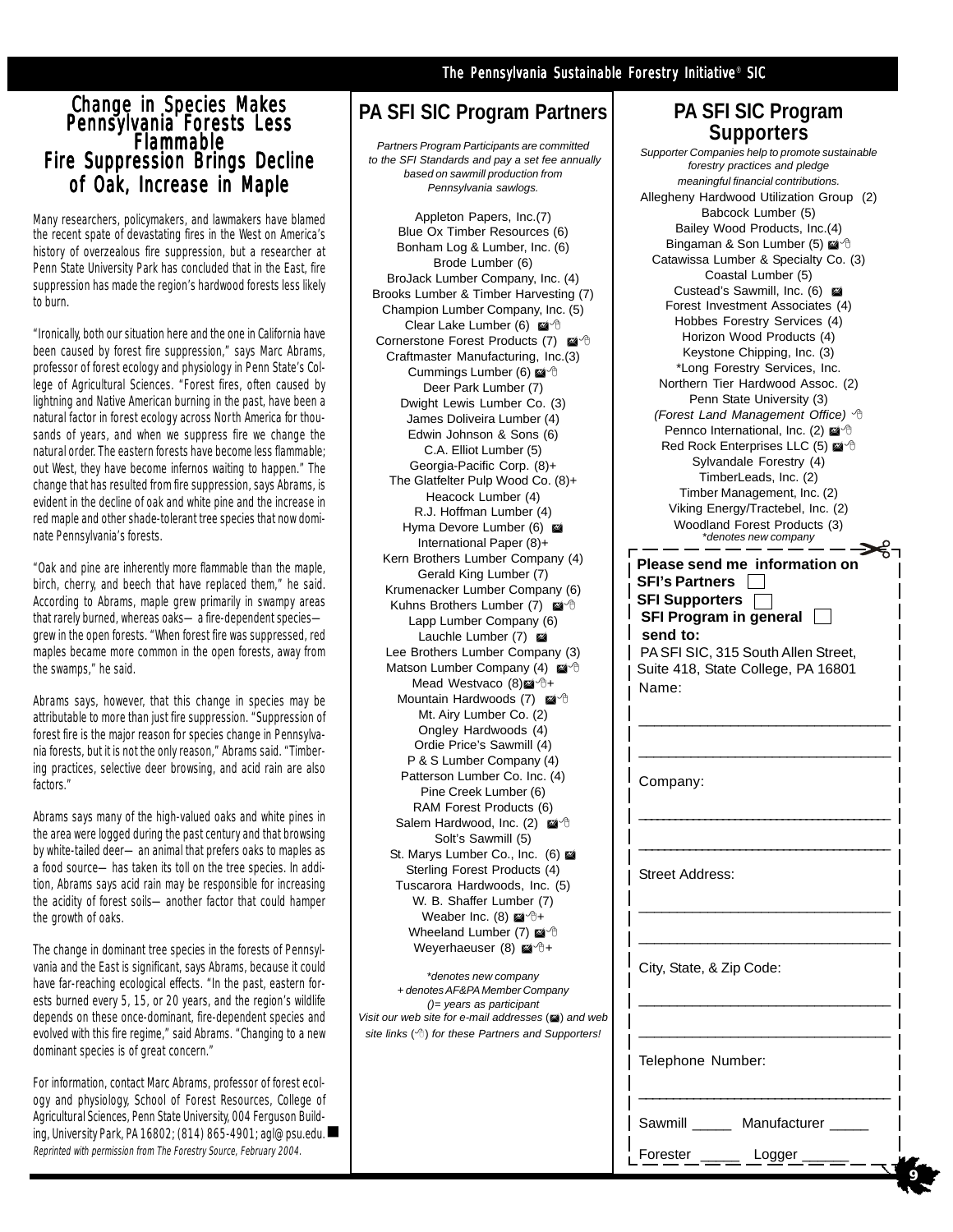## BUNN LOGGING: 2004 NATIONAL **OUTSTANDING LOGGER**

Rockville, MD – The Forest Resources Association honored Nipper and John Bunn, owners of Forsyth, Georgia's Bunn Logging, Inc., as the National Outstanding Logger for 2004 at its annual Awards Dinner, March 28 in New Orleans, Louisiana. FRA Chairman Allen Bedell presented Nipper and John with an axe plaque and noted a generous cash award from Stihl.

Nipper Bunn accepted the award, remarking, "I'm grateful to be here and grateful to stand up here as a logger, an American logger. I am grateful to be a resource provider. This is a family business, and the keyword is 'family.'" He also stated, "For too long, our only contributor to the industry has been the load at the mill gate. It's time to get involved, on behalf of our family and Bunn logging."

Nipper's brother and partner John added, "In a business that's ever evolving, I still love to cut trees. The obstacles are too many to name but not too many to overcome. We're going to succeed because it's our business, and it's a great American tradition." He also thanked Weyerhaeuser—-"They pushed us; they made us better."

Bunn Logging has been a leader in middle Georgia's timber harvesting community for more than 50 years. Today the company employs seven workers with four months' to twenty years' experience, performing all types of harvesting, from first thinnings to regeneration harvests. Teaming with Quality Forest Products, another distinguished Forsyth-based timber harvesting firm, Bunn Logging created a sister procurement enterprise, Resource Improvements LLC, to provide timber.

For Bunn Logging, safety is the most vital part of every logging operation, and communication is key. Nipper and John encourage every crew member to identify hazardous situations, so they may address them before an accident occurs. For the past ten years, Bunn Logging has received unannounced thirdparty audits to ensure achievement of safety, environmental, and industry standards—-always receiving an above-par rating.

Nipper is now Vice President of the Southeastern Wood Producers Association and will assume the presidency this August. In addition, he co-chairs SWPA's Inconsistent Practices Committee and participates actively on Georgia's SFI State Implementation Committee. He also finds time to chair the Georgia Forestry Association's Logging and Transportation Committee.

A Weyerhaeuser representative has commented, "Bunn Logging's focus on safety, employee growth and longevity, a customer-focus for all parties involved in business interactions, and the willingness and ability to adapt to the challenges of the forest products industry today has kept their business in the forefront of logging operations."

FRA has honored 15 National Outstanding Loggers since establishing the national award in 1990. Recent National Outstanding Loggers include Jim Carey of Michigan (1999), Travis Reed of Georgia (2000), Randy Pew of California (2001), Michigan's Dave and Sue Sidell (2002), and Ken and Lynetta Griner of Florida for 2003. Nominees for this year's award passed through state-level

**10**



John Bunn, Nipper Bunn and Allen Bedell

recognition to regional award programs administered through FRA's Technical Division structure. A jury of 25 national-level leaders in forestry and conservation selects the winner.

The other nominees for this year's National award were:

Don and Willie Cole, Trees Ltd., Sidney, Maine

Leroy Conley & Ken Laubon, L.A. Conley Forest Products, Oscoda, Michigan Robert and Carol MacMillan, MacMillan and Company, Montesano, Washington Jim and Randy Studer, Studer Management Services, Dunlap, Tennessee Caskey Terral, Terral Logging, Farmerville, Louisiana

The Outstanding Logger program is designed:

- 1. to recognize outstanding logging contractor performance;
- 2. to raise the visibility of competent, professional independent logging contractors in the forestry community;
- 3. to encourage other independent logging contractors to emulate the outstanding performance of the award winners; and
- 4. to improve forester-logger relations by publicly recognizing outstanding logging performance as an essential element of every planned timber harvest.

The Forest Resources Association Inc. is a nonprofit trade association concerned with the safe, efficient, and sustainable harvest of forest products and their transport from woods to mill. FRA represents wood consumers, independent logging contractors, and wood dealers, as well as businesses providing products and services to the forest resource-based industries.

Reprinted with permission from the Forest Resources Association, Inc., Release Date: April 6, 2004. Contact : Neil Ward, (301) 838-9481, nward@forestresources.org. 600 Jefferson Plaza, Suite 350; Rockville, MD 20852.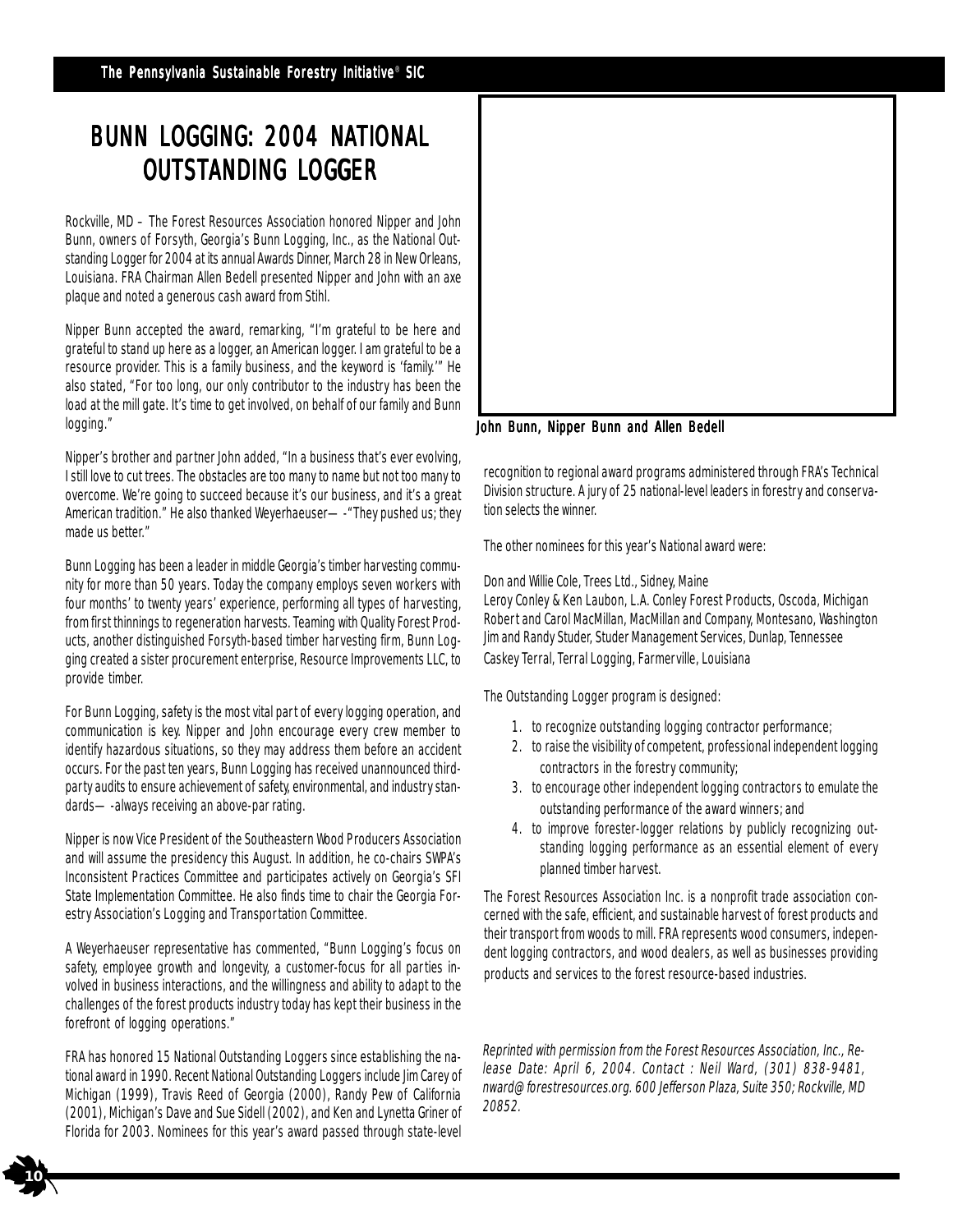### Continuing Education Courses Completed since January 2004 (continued from page 8)

| ENVIRONMENTAL LOGGING<br>John Whitfield Bedford<br>Henry Wiltrout White<br>Dane Wodrig Muncy<br>Harold Wodrig, Jr. Hughesville |             | (CONT.) |
|--------------------------------------------------------------------------------------------------------------------------------|-------------|---------|
| FOREST HEALTH 2004                                                                                                             |             |         |
| Joseph M. Baker Fayetteville                                                                                                   |             |         |
| Michael D. Baker Fayetteville                                                                                                  |             |         |
| Alan D. Benner                                                                                                                 | Brookville  |         |
| Roy Bucher Reedsville                                                                                                          |             |         |
| James A. Chapman Youngsville                                                                                                   |             |         |
| John Daugherty Knox                                                                                                            |             |         |
| Richard Deppen Quakertown                                                                                                      |             |         |
| Gene Desposito Allegany, NY<br>Lucas Dillinger Johnsonburg                                                                     |             |         |
|                                                                                                                                |             |         |
| Christopher Guth Endeavor                                                                                                      |             |         |
| Mike Hale                                                                                                                      | Westfield   |         |
| Steve Hawkes Brookville                                                                                                        |             |         |
| Bob Hobbes Tunkhannock                                                                                                         |             |         |
| Curtis HollabaughGarland                                                                                                       |             |         |
| Conrad Hultman Youngsville                                                                                                     |             |         |
| Neil I. Itle                                                                                                                   | Martinsburg |         |

Neil J. Itle Martinsburg Tom Kase Kane James T. Kauffman Fayetteville<br>Bruce W. Kile Fayetteville Bruce W. Kile Fayetteville<br>Fred Kilmer. Jr. Funkhannock Fred Kilmer, Jr. Iunkhannoch<br>Jay Lindemuth Youngsville Jay Lindemuth Michael McEntire Smethport Paul Neal Brookville<br>Ken Paros Rome Ken Paros Rome<br>Mark C. Potter Laurelton Mark C. Potter David B. Schultz Wellsboro<br>Doug Walker Tunkhannock Doug Walker Malcolm D. Waskiewicz Coudersport Ronald A. Weisenstein Sharpsville

#### JOB LAYOUT & PROFITABLE SKIDDING

Kenneth Abrahamson Brockway Richard Andrus Emporium<br>Scott Andrus Emporium Scott Andrus Al Bartels Reynoldsville Steve Bombardier Bradford<br>John Bouch Mahaffey John Bouch Maha<br>Nathan Brown Lilse Nathan Brown Lilse<br>James Buehler Ridgway James Buehler Robert Bumbarger Woodland Michael Burkholder Falconer<br>Joe Canfield Damascus Joe Canfield Dama<br>Andy Carlson Kane Andy Carlson Kane<br>Larry Cleaver Howard Larry Cleaver Tom Clopp Warren Charles L. Conner Emporium<br>Dick Cooney St. Marys Dick Cooney Brent Courtright Hamlin<br>Matt Engel Mill Hall Matt Engel John Fassett New Albany<br>Greg Felmlee Mill Hall Greg Felmlee Mill Hall<br>David Freemer Brockway David Freemer Sam Gates Howard<br>Curt P. Gosnell Ridgway Curt P. Gosnell Ridgway<br>Darick Graham Mill Hall Darick Graham Mill Hall<br>Brvon Gregori Johnsonburg Bryon Gregori Jerry P. Grimaud Tunkhannock<br>Tom Hanes St. Marys Tom Hanes St. Marys<br>Troy Hanes Benezette Troy Hanes Bene<br>Frank Hartnett Brick Frank Hartnett Robert G. HaynesSnow Shoe William Haynes Snow Shoe<br>Mitch Higley Dushore Mitch Higley Scott H. Hinkson Palmerton<br>Josh Hobbins Mill Hall Josh Hobbins Mill Hall William Houtz Carl A. Houtz, Jr. Mill Hall Paul Hultman<br>Carl Huss **Brookville** 

JOB LAYOUT & PROFITABLE SKIDDING (CONTINUED) David Jaynes Falconer Edward Johnson Bloomsburg<br>James Johnson Muncy James Johnson<br>Joe Kehoe Bloomsburg<br>Bradford Brad Keltz Allan Kowalczyk Hawley Andrew Krompasky Hamlin Stephen K. Larson Port Allegany<br>Doug Lee Grampian Grampian<br>Benezette **Allen Leigey Benezette**<br>Dave Lewis Emporium Dave Lewis<br>W.E. Lyon Emporium<br>Woodland Clayton Maines Woodland<br>Doug Maines Woodland Doug Maines Woodland<br>Mark Maines Morrisdale Mark Maines David M. Malsom Hamlin<br>William Mann Mill Hall William Mann Joseph P. Martini Newfoundland<br>Bruce Meeker Moshannon **Bruce Meeker Moshannon**<br>Martin Melville Centre Hall Martin Melville Centre Hall<br>Paul L. Mott Honesdale Paul L. Mott Honesdale<br>Craig A. Olver Honesdale Craig A. Olver Honesd<br>Jim Pearson Russell Jim Pearson Russell<br>Mark Ridall Mehoopany Mark Ridall Harold Ridall, Jr. Mehoopany Jeremy Robinson Nicholson<br>Tim Robinson Honesdale Tim Robinson Honesdal<br>Dan Rorabaugh Burnside Dan Rorabaugh<br>Jim Rowe Honesdale<br>Tunkhannock Brian Severcool Tunkhan<br>Randy Shaffer Bradford Randy Shaffer<br>Pat Sherren Warriors Mark<br>Sheffield Jeff Sleeman James Snyder, Jr. Ridgway<br>Jedidiah R. Sorg Emporium Jedidiah R. Sorg Emporium<br>Richard T. Sorg Emporium Richard T. Sorg Emporium<br>Louie L. Stone Thompson Louie J. Stone Thomps<br>Glen Strausser Millville Glen Strausser Millvil<br>Perry Swanson Kane Perry Swanson Kane<br>Terry Swanson Kane Terry Swanson Jason SwatsworthW. Decatur Richard Swatsworth Woodland Troy M. Townsend Smethport Mark Wansack W. Middlesex<br>Paul Webster Bradford Paul Webster Ron Weisenstein Sharpsville Andy Wermuth Mt. Jewett Robert L. Wetherill Lake Ariel Brian H. Williams Tafton Jonathan Wirth Mill Hall GAME OF LOGGING 1

Michael Becker Laurelton<br>Lewis Bundy Dubois Lewis Bundy Andrew Carlson Kane Bruce Christine Tyrone Chuck Kindervater Bradford<br>Greg Kirr Pittsville Greg Kirr Pittsville Stephen K. Larson Port Allegany Bill Niece Port Allegany<br>Mark Potter Laurelton Mark Potter<br>Matt Skok Bradford<br>Kane Perry Swanson Malcolm D. Waskiewicz Coudersport Ron Weisenstein Sharpsville

### **GAME OF LOGGING 4**<br>Alfred lewart **Austin**

Alfred Jewart<br>Allen Zuraski Johnsonburg

#### **MISCELLANEOUS COURSES**<br>Walt Graham Hopwood Walt Graham<br>Joe Zehr Lancaster

The Sustainable Forestry Initiative® of Pennsylvania **Brief** 

#### Logging is Most Dangerous Job –

#### Timberline 11/03

Logging is the most dangerous occupation in the U.S. Loggers experienced the highest on-the-job mortality rate in 2002, and their rate was 26 times higher than the average U.S. worker. The mortality rate among loggers was 118 death per 100,000 workers, according to the U.S. Bureau of Labor statistics. One hundred and four loggers were killed in 2002.

The fishing industry was second on the agency's list of the 10 most dangerous jobs with 71 fatalities per 100,000 workers; the most common cause of death was drowning. Commercial pilots were a close third with 70 fatalities per 100,000 workers. More truck drivers, 808, died on the job than in any other vocation in the top 10 list. However, because there are so many truckers, their fatality rate is only 25 per 100,000, which puts the occupation at  $10<sup>th</sup>$  on the list.

### Green building projects sweeping the

#### nation – USA Today/AF&PA Smartbrief, 4/2/04

The Henry, a Portland, Oregon condominium project that features amenities like hardwood floors made from sustainable forests, is the latest product of the wave of popularity currently being enjoyed by environmentally friendly buildings. More than 1,100 buildings have applied for certification by the U.S. Green Building Council, perhaps signifying that the trend is going mainstream.

#### Potlatch Corporation announces FSC certification, completing Pinchot Institute FSC and SFI pilot projects  $\overline{\cdot}$  SFI Program Newsletter, 4/04

As part of a Pinchot Institute project comparing FSC and the SFI program on the ground, Potlatch recently completed an FSC certification on 600,000 acres in Idaho (land also certified to the SFI program). The project included a comparative analysis by Potlatch of the SFI and FSC programs. This analysis documents a high degree of similarities in the two programs as well as important differences such as the SFI program's outreach and procurement system audit, something FSC lacks. This report can be found at (http:// www.pinchot.org/policy& change/certification/potlatch.htm). For more information, please contact Michael Virga.

## SFI Part of European Forestry

#### Conference – SFI Program Newsletter, 4/04

SFI representative Michael Virga discussed U.S. market demands for certification at a conference on the "Future Issues for Forest Industries in Europe" held April 28 –May 1, 2004 in Dublin, Ireland and sponsored by the Irish forest industry. The conference focused on the European forest and wood chain and included discussions on the effects of market demand on the forest and the development of policy in response to that demand, including certification. Participants included government policy makers throughout the expanded EU. This conference presented an important opportunity for the US forest industry to learn more about EU wide policy on emerging forestry issues, particularly with regards to the development of public procurement systems for wood.

**11**